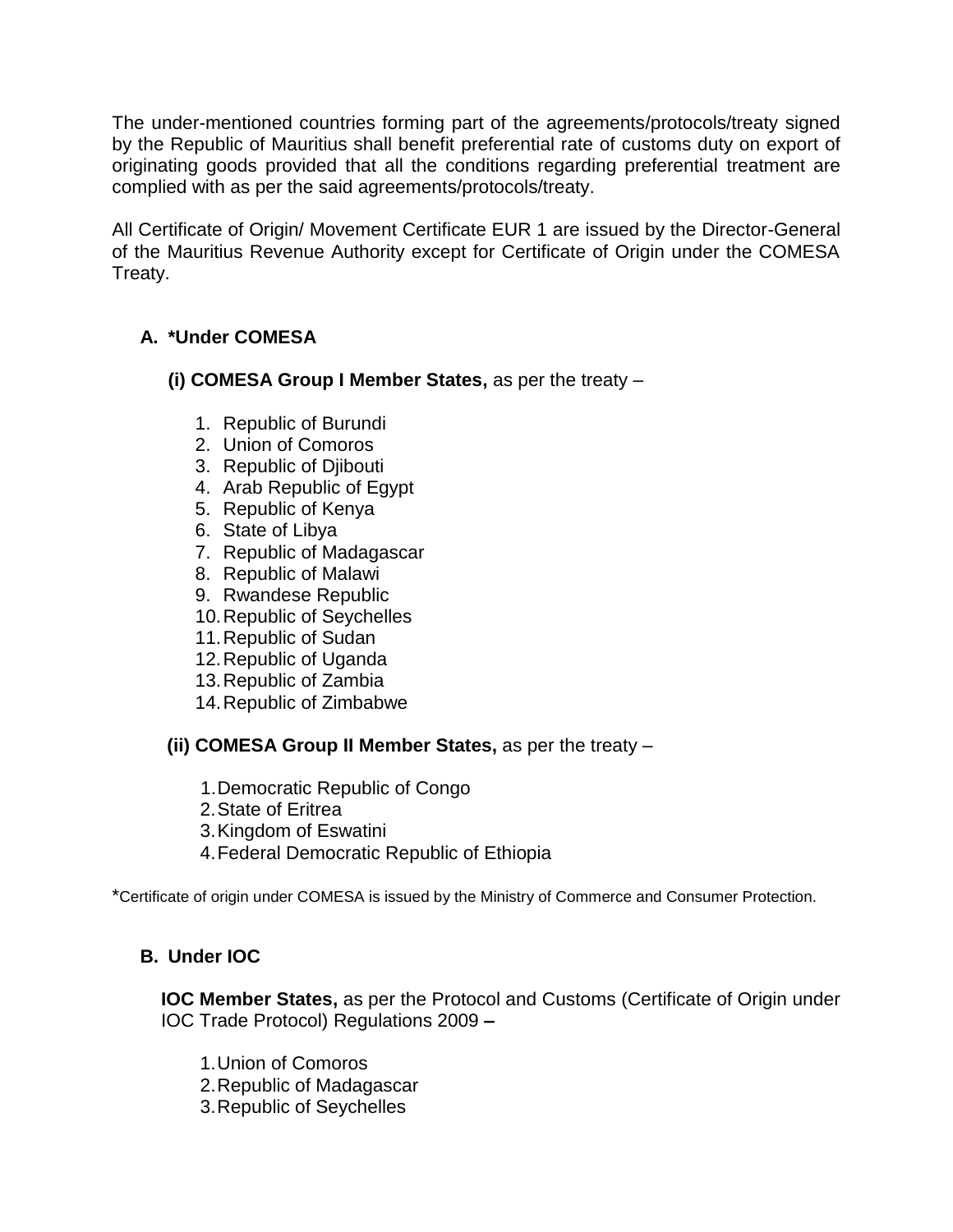#### **C. Under SADC**

**SADC Member States,** as per the Protocol and Customs (SADC Certificate of Origin) Regulations 2000 **–**

- 1. Republic of Angola
- 2. Republic of Botswana
- 3. Democratic Republic of Congo
- 4. Kingdom of Eswatini
- 5. Kingdom of Lesotho
- 6. Republic of Madagascar
- 7. Republic of Malawi
- 8. Republic of Mozambique
- 9. Republic of Namibia
- 10. Republic of Seychelles
- 11. Republic of South Africa
- 12. United Republic of Tanzania
- 13. Republic of Zambia
- 14. Republic of Zimbabwe

#### **D. Under Interim Economic Partnership Agreement -**

**EC Member States,** as per the Agreement and Customs (Movement Certificate EUR 1) Regulations 2005 **–**

- 1. Republic of Austria
- 2. Kingdom of Belgium
- 3. Republic of Bulgaria
- 4. Republic of Croatia
- 5. Republic of Cyprus
- 6. Czech Republic
- 7. Kingdom of Denmark
- 8. Republic of Estonia
- 9. Republic of Finland
- 10.French Republic
- 11.Federal Republic of Germany
- 12.Hellenic Republic (Greece)
- 13.Republic of Hungary
- 14.Ireland
- 15.Italian Republic
- 16.Republic of Latvia
- 17.Republic of Lithuania
- 18.Grand Duchy of Luxembourg

19.Malta

20.Kingdom of the Netherlands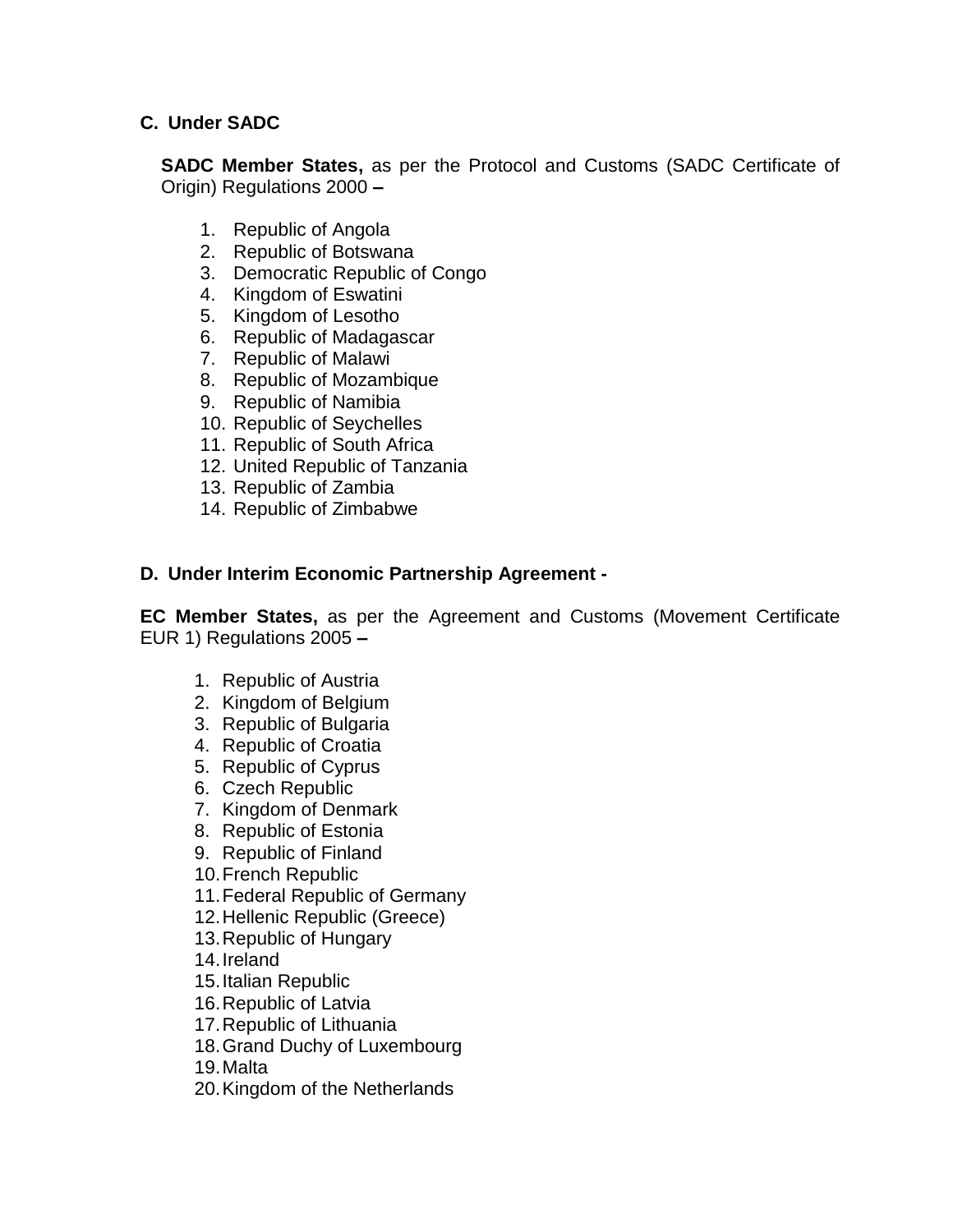21.Republic of Poland 22.Portuguese Republic 23.Romania 24.Slovak Republic 25.Republic of Slovenia 26.Kingdom of Spain 27.Kingdom of Sweden

# **E. Under AfCFTA -**

**\*\* (i) AfCFTA State Parties,** as per the Agreement and Customs (Export to the African Continental Free Trade Area) Regulations 2021 **–**

- 1. Republic of Cabo Verde
- 2. Republic of Cameroon
- 3. The Republic of Chad
- 4. Republic of Cote d'Ivoire
- 5. Republic of the Congo
- 6. Arab Republic of Egypt
- 7. Republic of Equatorial Guinea
- 8. Gabonese Republic
- 9. Republic of the Gambia
- 10.Republic of Ghana
- 11.Republic of Kenya
- 12.Republic of Mali
- 13.Islamic Republic of Mauritania
- 14.Republic of Namibia
- 15.Republic of Niger
- 16.Federal Republic of Nigeria
- 17.Republic of Rwanda
- 18.Democratic Republic of São Tomé and Principe
- 19.Republic of Sierra Leone
- 20.Republic of South Africa
- 21.Kingdom of Eswatini
- 22.Togolese Republic
- 23.Republic of Uganda

#### **(ii) For information purposes, AfCFTA comprises of the following Member States –**

- 1. People`s Democratic Republic of Algeria
- 2. Republic of Angola
- 3. Republic of Benin
- 4. Republic of Botswana
- 5. Burkina Faso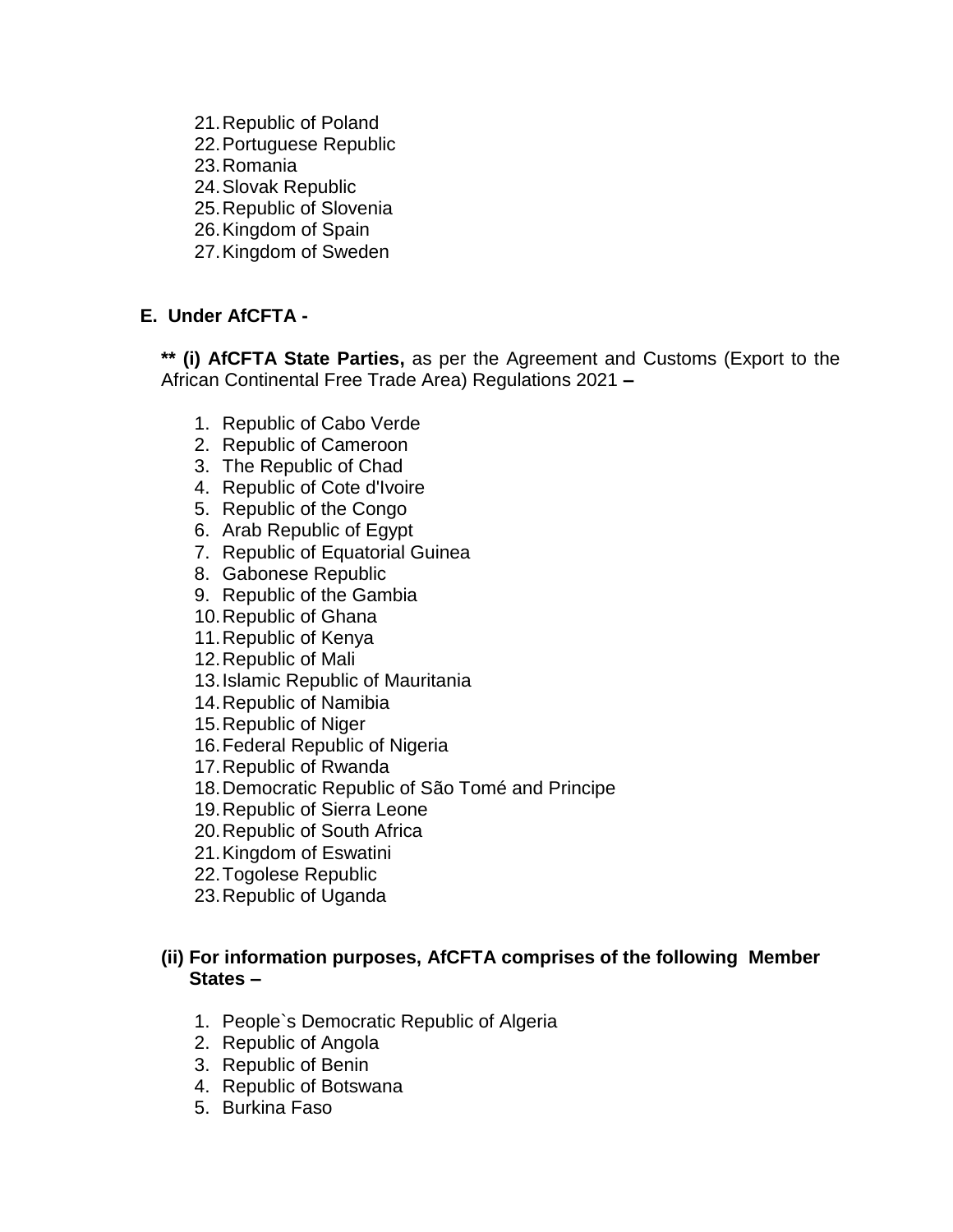6. Republic of Burundi

7. Republic of Cameroon

8. Republic of Cabo Verde

9. Central African Republic

10.Republic of Chad

11.Union of the Comoros

12.Republic of Côte d'Ivoire

13.Democratic Republic of Congo

14.Republic of the Congo

15.Republic of Djibouti

16.Arab Republic of Egypt

17.Republic of Equatorial Guinea

18.State of Eritrea

19.Federal Democratic Republic of Ethiopia

20.Gabonese Republic

21.Republic of the Gambia

22.Republic of Ghana

23.Republic of Guinea

24.Republic of Guinea-Bissau

25.Republic of Kenya

26.Kingdom of Lesotho

27.Republic of Liberia

28.Libya

29.Republic of Madagascar

30.Republic of Malawi

31.Republic of Mali

32.Islamic Republic of Mauritania

33.Republic of Mauritius

34.Kingdom of Morocco

35.Republic of Mozambique

36.Republic of Namibia

37.Republic of Niger

38.Federal Republic of Nigeria

39.Republic of Rwanda

40.Saharawi Arab Democratic Republic

41.Democratic Republic of São Tomé and Principe

42.Republic of Senegal

43.Republic of Seychelles

44.Republic of Sierra Leone

45.Federal Republic of Somalia

46.Republic of South Africa

47.Republic of South Sudan

48.Republic of the Sudan

49.Kingdom of Eswatini

50.United Republic of Tanzania

51.Togolese Republic